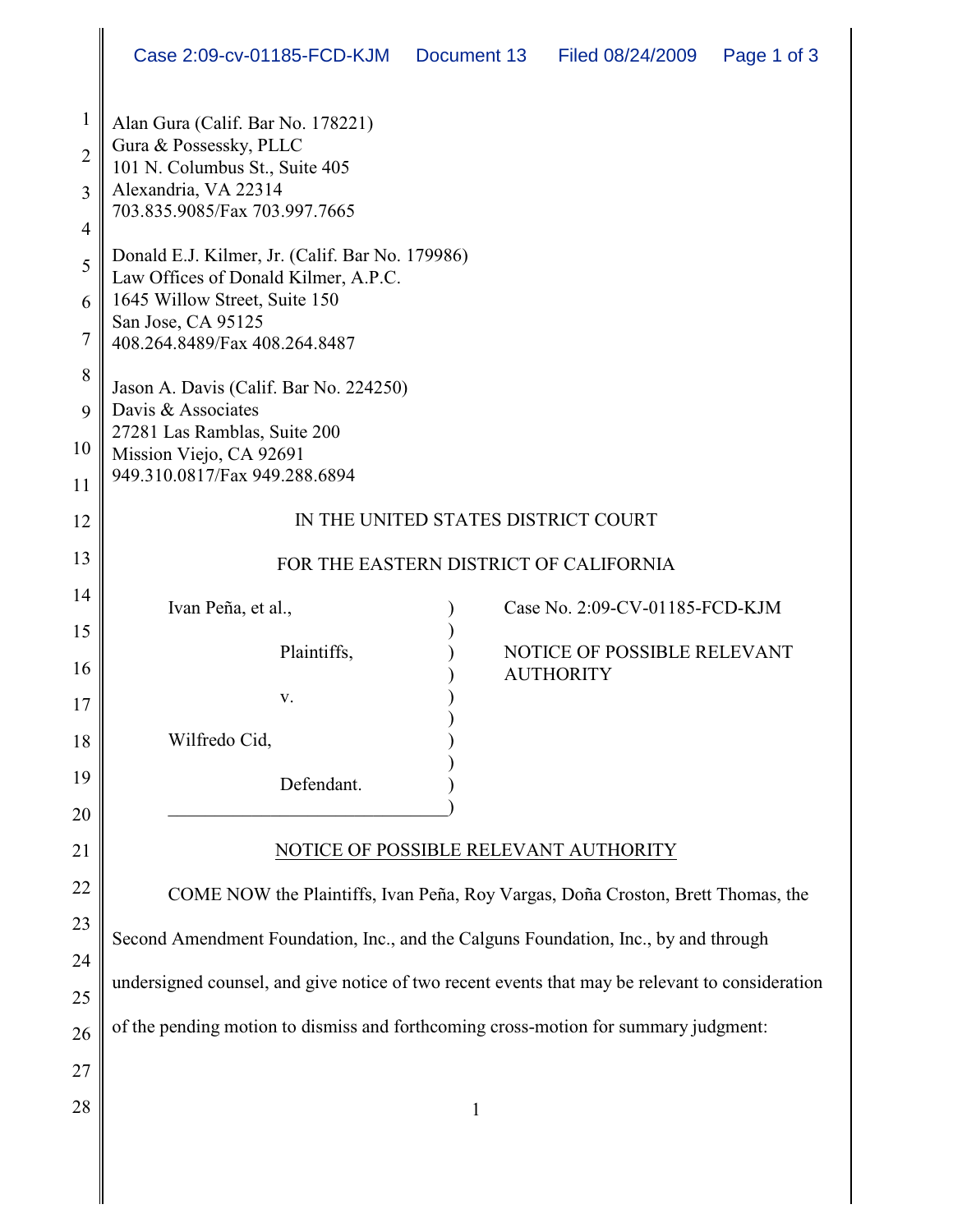2

1

1. *McDonald v. City of Chicago*, Supreme Court No. 08-1521; *NRA v. City of Chicago*, Supreme Court No. 08-1497

3 4 5 6 7 8 9 10 11 12 13 14 15 16 17 18 19 20 21 22 23 24 25 26 On August 19, 2009, the Clerk of the Supreme Court distributed for consideration at the Court's September 29, 2009 conference two petitions for certiorari raising the question of whether the Second Amendment is incorporated as against the states by operation of the Fourteenth Amendment. *McDonald* v. *City of Chicago*, No. 08-1521; *NRA* v. *City of Chicago*, No. 08-1497. Plaintiffs' counsel Mr. Gura is counsel for the petitioners in *McDonald*. The State of California has filed an amicus brief in these matters, urging the Supreme Court to grant certiorari and hold that the Second Amendment is incorporated. It is not possible to know whether the Court would take any particular action, or even any action at all, on either of these petitions at its September 29 conference. 2. *Nordyke* v. *King*, Ninth Circuit No. 07-15763 On August 21, 2009, the Ninth Circuit set *Nordyke* v. *King*, No. 07-15763 for re-hearing en banc in San Francisco, at 10:00 a.m. on September 24, 2009. One of the issues in the case is whether the Second Amendment is incorporated as against the states by operation of the Fourteenth Amendment. Plaintiffs' counsel Mr. Kilmer is counsel for the appellants in *Nordyke*. Although the Court may wish to await any possible guidance from the Ninth Circuit and/or Supreme Court with respect to the incorporation issue prior to deciding this case, counsel believe that argument in the matter could be constructive at this time given the case's posture. The parties are apparently in agreement that the Second Amendment should be held incorporated as against the states, and no issue in the pending Supreme Court and Ninth Circuit matters is relevant to the arguments raised in Defendant's motion to dismiss.

27  $28 \parallel$  2